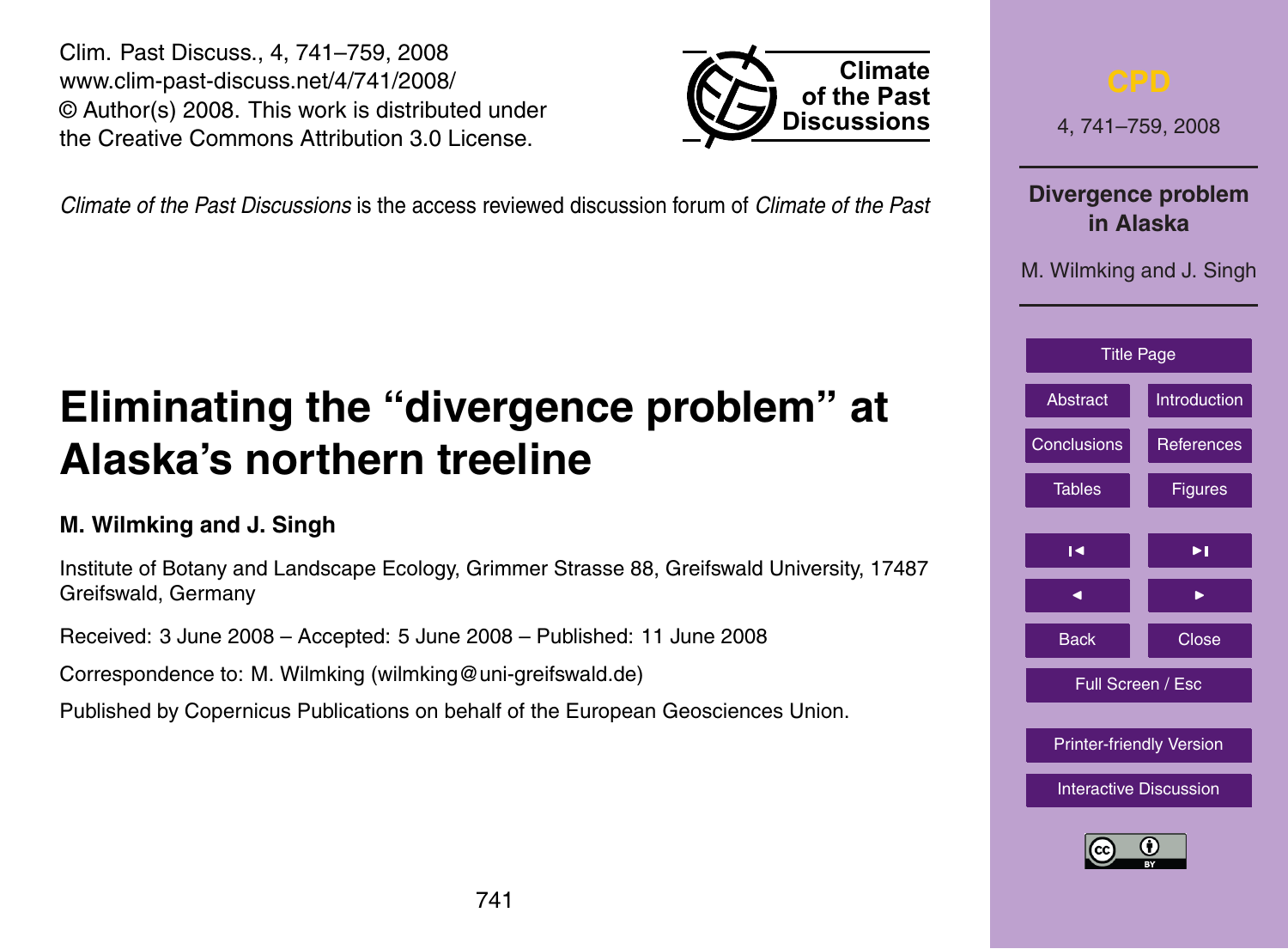#### <span id="page-1-0"></span>**Abstract**

Recently, an increasing off-set between tree-ring based temperature reconstructions and measured temperatures at high latitudes has been reported, the so called "divergence problem" (here "divergence effect"). This "divergence effect" seriously questions

- <sup>5</sup> the validity of tree-ring based climate reconstructions, since it seems to violate the assumption of a stable response of trees to changing climate over time. In this study we eliminated the "divergence effect" in northern Alaska by careful selection of individual trees with consistently significant positive relationships with climate (17% of sample) and successfully attempted a divergence-free climate reconstruction using this sub-
- <sup>10</sup> set. However, the majority of trees (83%) did not adhere to the uniformitarian principle as usually applied in dendroclimatology. Our results thus support the notion, that factors acting on an individual tree basis are the primary causes for the "divergence effect" (at least in northern Alaska). Neither different detrending methods nor factors acting on larger scales such as global dimming or an increase in UV-B radiation could explain
- 15 our results. Our results also highlight the necessity to adapt the methods of paleoreconstruction using tree rings to account for non-stable climate growth relationships as these are found in the vast majority of sampled trees and seem to be the norm rather than the exception.

#### **1 Introduction**

<sup>20</sup> Tree ring based climate reconstructions are the main basis to evaluate whether the recent warming is unprecedented over the last centuries to millennia (Esper et al., 2002; D'Arrigo et al., 2006). These reconstructions are based on the assumption that the relationship between climate and tree growth is linear and stable over time (often called the "uniformitarian principle"). It is thus unfortunate that tree ring indices developed <sup>25</sup> from sites formerly considered temperature sensitive, show a weakening (instability) of



the relationship between growth and temperature in the late 20th century (Jacoby and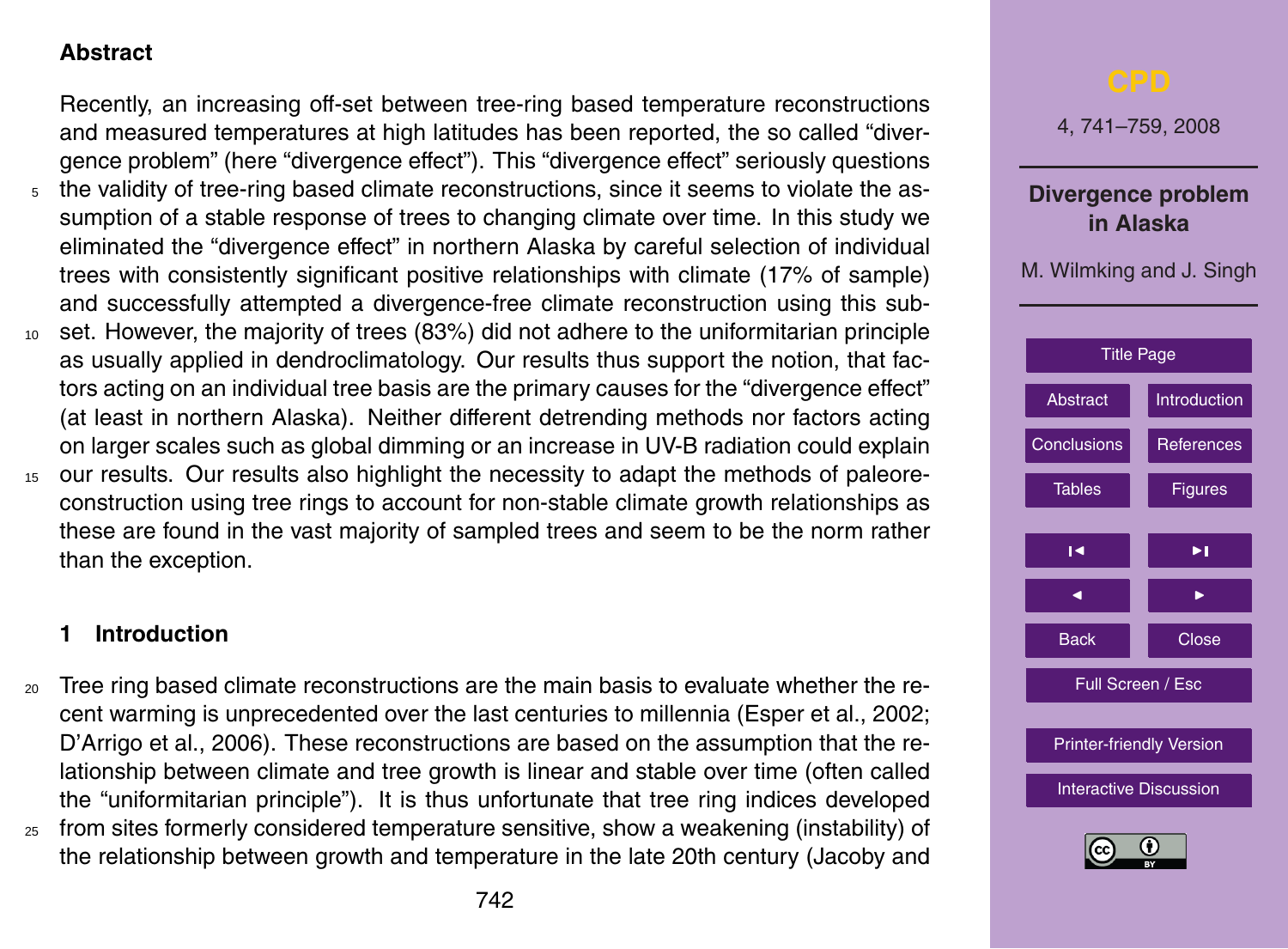D'Arrigo, 1995; Briffa et al., 1998a and b; Jacoby et al., 2000; Lloyd and Fastie, 2002; Davi et al., 2003; Briffa et al., 2004; Wilson and Elling, 2004; D'Arrigo et al., 2006, 2007; Wilson et al., 2007). Temperatures are rising faster than the tree ring proxies can follow, so that a model developed from these tree ring proxies under-predicts the

- <sup>5</sup> late 20th century warming. This has been termed the "divergence problem" by D'Arrigo et al. (2007), and it raises valid questions about the usability of tree rings in climate reconstruction (NRC 2006). Here we refer to the "divergence problem" as the "divergence effect" to not convey any judgement by the wording. The "divergence effect" is for now considered unique to the 20th century and sites north of 55◦ N (Cook et al., 2004). In
- $10<sub>10</sub>$  a recent analysis, Büntgen et al. (2008) did not find any evidence of the "divergence effect" in the European Alps (44–486◦ N) providing further evidence that this might be a high latitude phenomenon.

Several hypotheses for the "divergence effect" have been formulated (see summary D'Arrigo et al., 2007), among them global dimming, enhanced UV-B radiation, local pol-<sup>15</sup> lution or tree specific moisture stress, methodological effects (e.g. detrending method of tree ring data) and selection of the target climate data (e.g. maximum versus minimum temperatures, urban versus rural stations, local versus gridded climate data).

Here, we test several of these hypotheses in northern Alaska, because Alaska is one of the regions with the strongest warming trends globally (0.53◦ /decade in June–July)

- <sup>20</sup> during recent decades (McBean et al., 2005) and the region from where a divergence between tree growth indices and climate parameters was first reported (Jacoby and D'Arrigo, 1995). Recent warming in Alaska seems to have pushed some but not all trees over a physiological growth threshold (Wilmking et al., 2004) with the result that additional warming does not lead to increased growth, but rather reduced growth prob-
- <sup>25</sup> ably due to moisture stress (Lloyd and Fastie, 2002; Wilmking and Juday, 2005). This shift in climatic growth control from temperature to moisture of some trees at a site has resulted in emergent sub-population behavior of northern treeline trees since the mid 1970s, not only in Alaska (Wilmking et al., 2004; Driscoll et al., 2005; Wilmking and Juday, 2005), but the circumpolar north (Wilmking et al., 2005; Pisaric et al., 2007).

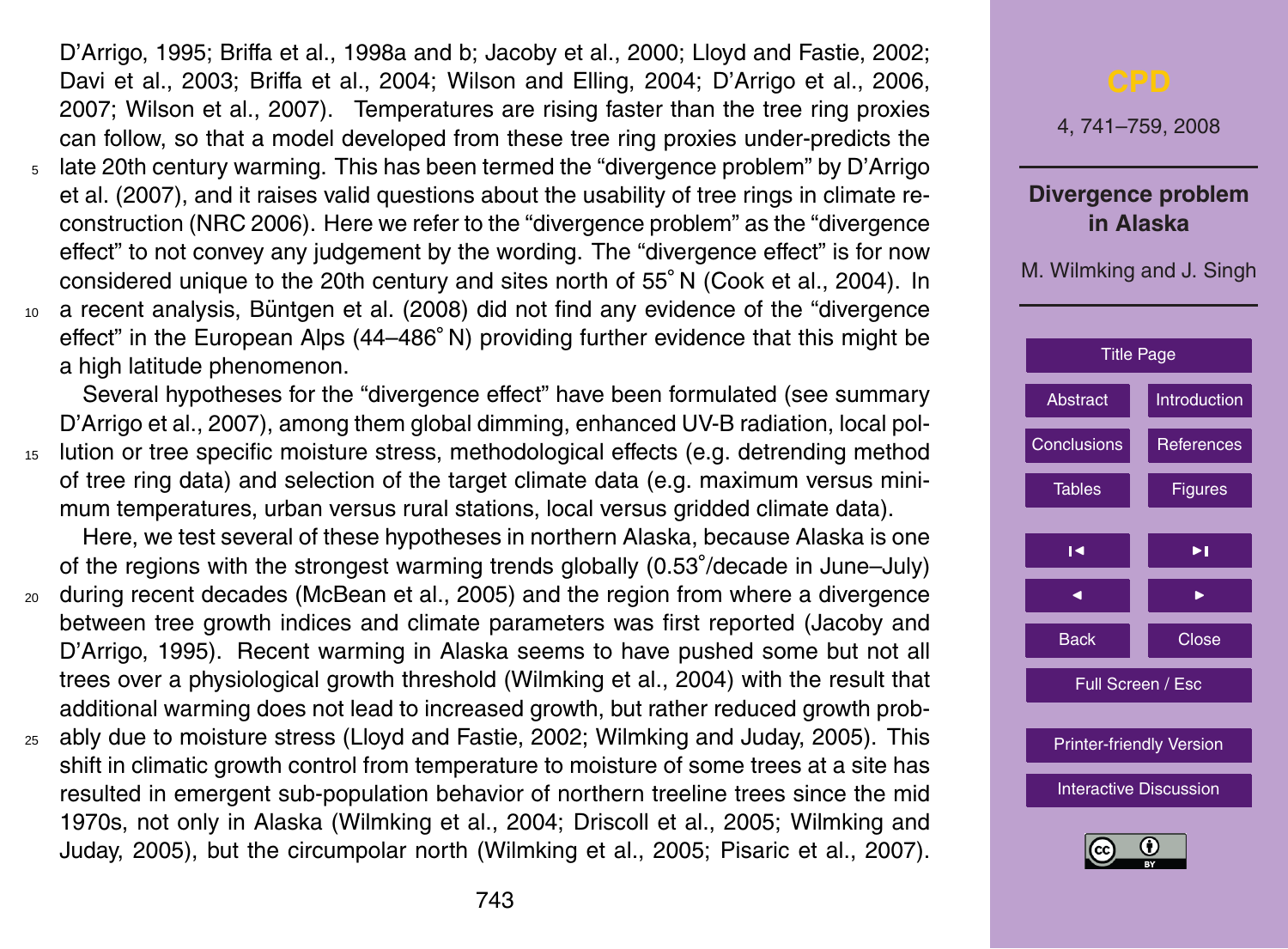Using remote sensing a widespread "browning" of the boreal forest has been detected (Goetz et al., 2005; Bunn et al., 2007), which could be interpreted as the regional manifestation of tree specific moisture stress (Barber et al., 2000).

This paper extends the previous findings in the following way: 1) We use regional <sup>5</sup> curve standardization instead of traditional detrending (as in the previously mentioned studies); 2) We test if the recent emergent sub-population behavior can lead to a "divergence effect" if undetected; 3) We specifically test the stability of the climate growth response of sub-populations of trees in northern Alaska over time and 4) attempt the possibility of a new climate reconstruction for northern Alaska taking into accounts the 10 results from the first three steps.

#### **2 Materials and methods**

For this study we used raw data sets from northern treeline in Alaska which extended into the year 2000 from the International Tree Ring Data Bank (ITRDB) (AK 047-53) and a new data set from the author's collection (KGF1 in Western Alaska) (Fig. 1), <sup>15</sup> all from Picea glauca Moench (Voss), the treeline building species in northwestern North America. For site information see Wilmking et al. (2004) and Wilmking and Juday (2005) for AK 047-053 and Wilmking et al. (2006) for KGF1. Raw measurements (0.001 mm precision) were crossdated visually and with the Program COFECHA and dating errors adjusted accordingly.

<sup>20</sup> We then proceeded with two parallel lines of investigation: 1) All series from a site were included in a site chronology using Regional Curve Standardization (RCS) and the program ARSTAN (standard chronology), 2) Only those trees from a site which showed a significant positive relationship with June/July mean monthly temperatures throughout the 20th century (CRU data closest to each site, Mitchell and Jones, 2005) <sup>25</sup> were used to build a positive responding site chronology using the RCS detrending method and the program ARSTAN (standard chronology). We used RCS due to its

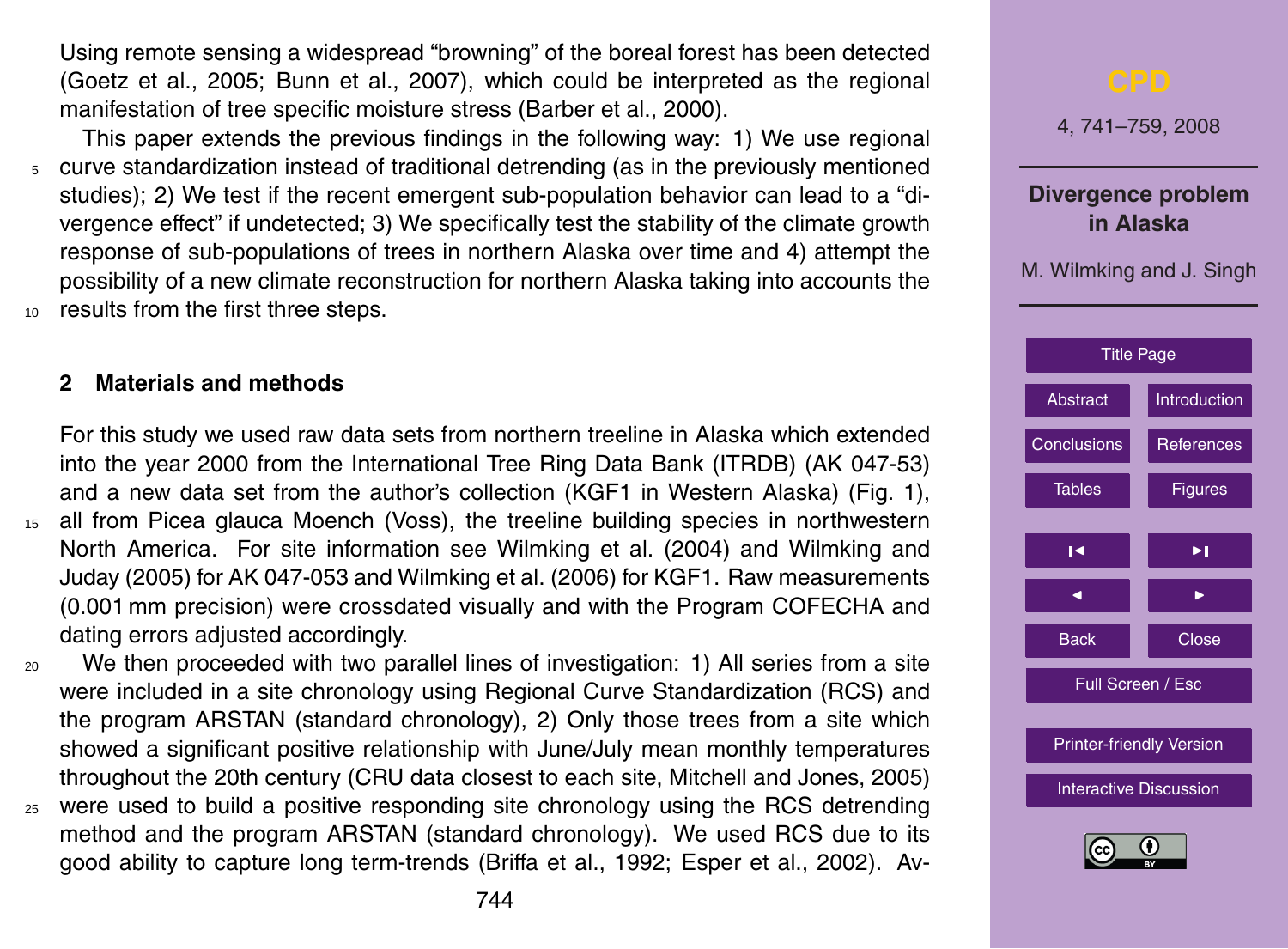eraging the seven site chronologies obtained by method (1) resulted in the northern Alaska tree ring composite and averaging the seven positive responding site chronologies obtained by method (2) resulted in the positive responding north Alaska tree ring composite.

<sup>5</sup> We then checked the consistency of the growth responses of each of the two tree ring composites over time with the program DENDROCLIM2002 (Biondi and Waikul, 2004) using a 31 year moving intervals to be able to compare our results to D'Arrigo et al. (2007) and regional CRU climate data (Mitchell and Jones, 2005).

For the climate reconstruction, we only used the positive responding north Alaska 10 tree ring composite. Cross-correlation among the contributing site chronologies were high, indicating a common factor influencing growth (Table 1) and the relationship between growth and climate parameters was consistently significantly positive (Fig. 2a). For the actual reconstruction, we used principle component (PC) regression analysis, using the first PC (eigenvalue 4.05). We tested several calibration-verification periods <sup>15</sup> (Table 2) to check the reliability of our calibration model. All the calibration models captured the significant statistics in the verification periods (except RE in the 1951– 2000 verification period). Finally, to capture the low frequency variability, we used the 1901–2000 calibration model for reconstructing June–July temperature.

#### **3 Results**

<sup>20</sup> From the 516 trees/772 series sampled along the 1000 km long transect spanning the seven sites in the Brooks Range, only 133 series or ~17% of the sample were found to show a consistent significantly positive relationship with climate parameters during the full period of record available (1901–2000). This positive correlation was strongest with June–July temperatures during the year of growth, and, even though constantly <sup>25</sup> above the significance level, varied in strength over time (Fig. 2a). All other 639 series (or 83% of samples) showed non-stable or non-significant climate growth relationships over time, such as mostly recently negative or non-significant relationships with climate

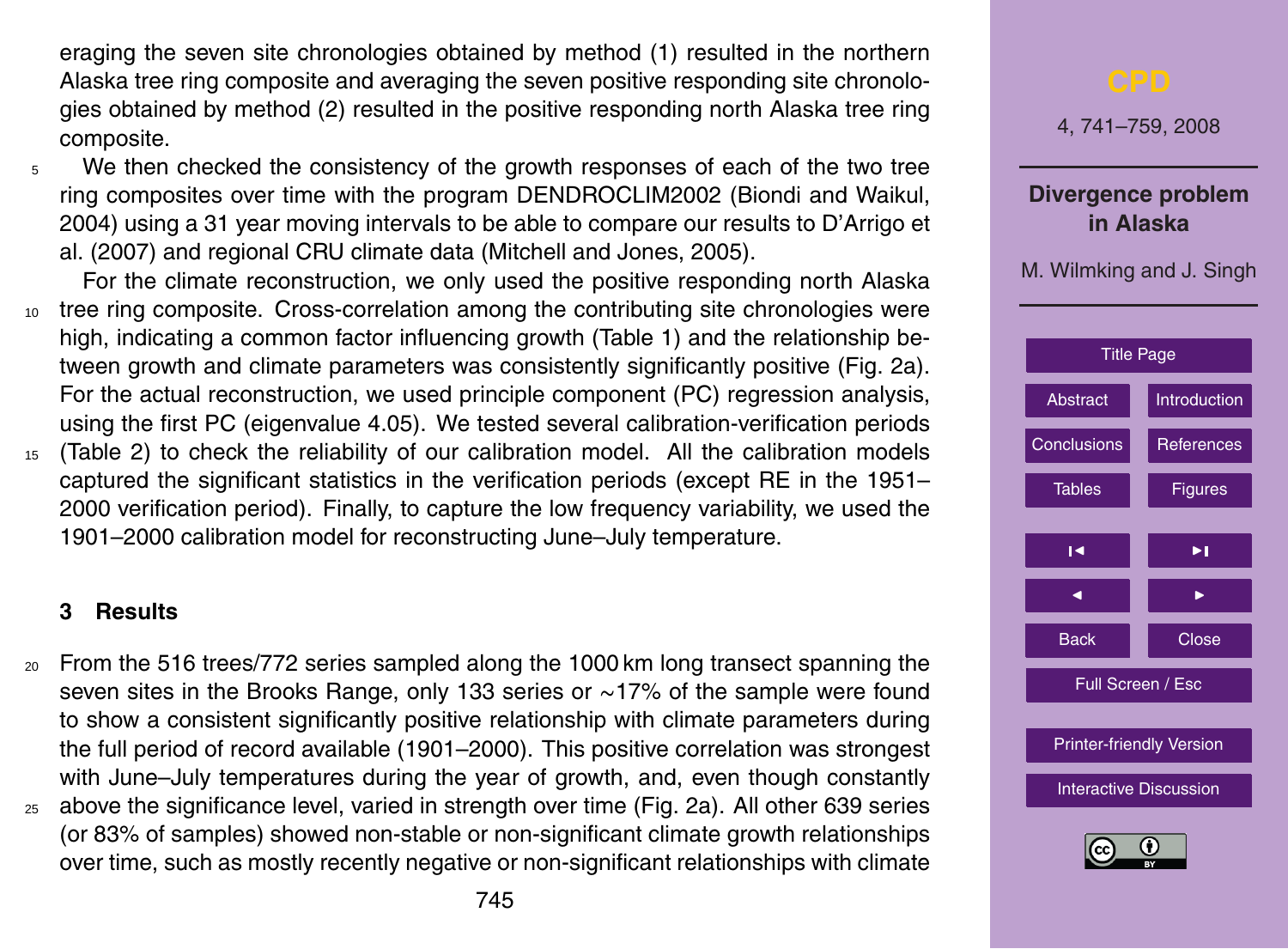parameters as noted in other studies (Wilmking et al., 2004, 2005; Driscoll et al., 2005; Wilmking and Juday, 2005; Lloyd and Bunn, 2007).

The simple positive responding northern Alaska tree ring composite developed from the trees with a stable relationship with climate showed no significant divergence <sup>5</sup> against the climate target parameters contrasting other studies from the same or similar regions (D'Arrigo et al., 2007). The tree ring index followed the temperature data closely over the period of record, including the last distinct increase in temperature since the mid 1970s (Fig. 2b).

However, by including trees with non-stable relationship between growth and climate <sup>10</sup> we could simulate a "divergence effect". The simple northern Alaska tree ring composite developed from all sampled trees showed a decreasing relationships with June–July temperature since about 1960 (Fig. 2c), and as a result, the tree ring index diverges from the temperature data in the last decades mirroring published tree ring chronologies and composites for this region remarkably well (D'Arrigo et al., 2007) (Fig. 2d).

15 The offset between temperature data and tree ring record was most notable at the end of the 20th century, but also some divergence existed in the first decade of the 20th century.

We then developed a reconstruction of June–July temperatures from the consistent positively responding trees, which does not show a divergence against actual mea-<sup>20</sup> sured climate data (Fig. 3). A slight underestimation of the recent warming trend (1970–2000: 0.42◦ /decade tree ring proxy; 0.53◦ /decade June–July temperature) occurs, however, the slopes of both regression lines are not significantly different from each other (*p>*0.4).

#### **4 Discussion**

<sup>25</sup> Our results suggest that the previously reported decrease or reversal in overall temperature sensitivity of ring-width chronologies in Alaska (Jacoby and D'Arrigo 1995; Briffa et al., 1998a; Lloyd and Fastie, 2002; Davi et al., 2003; D'Arrigo et al., 2007) might

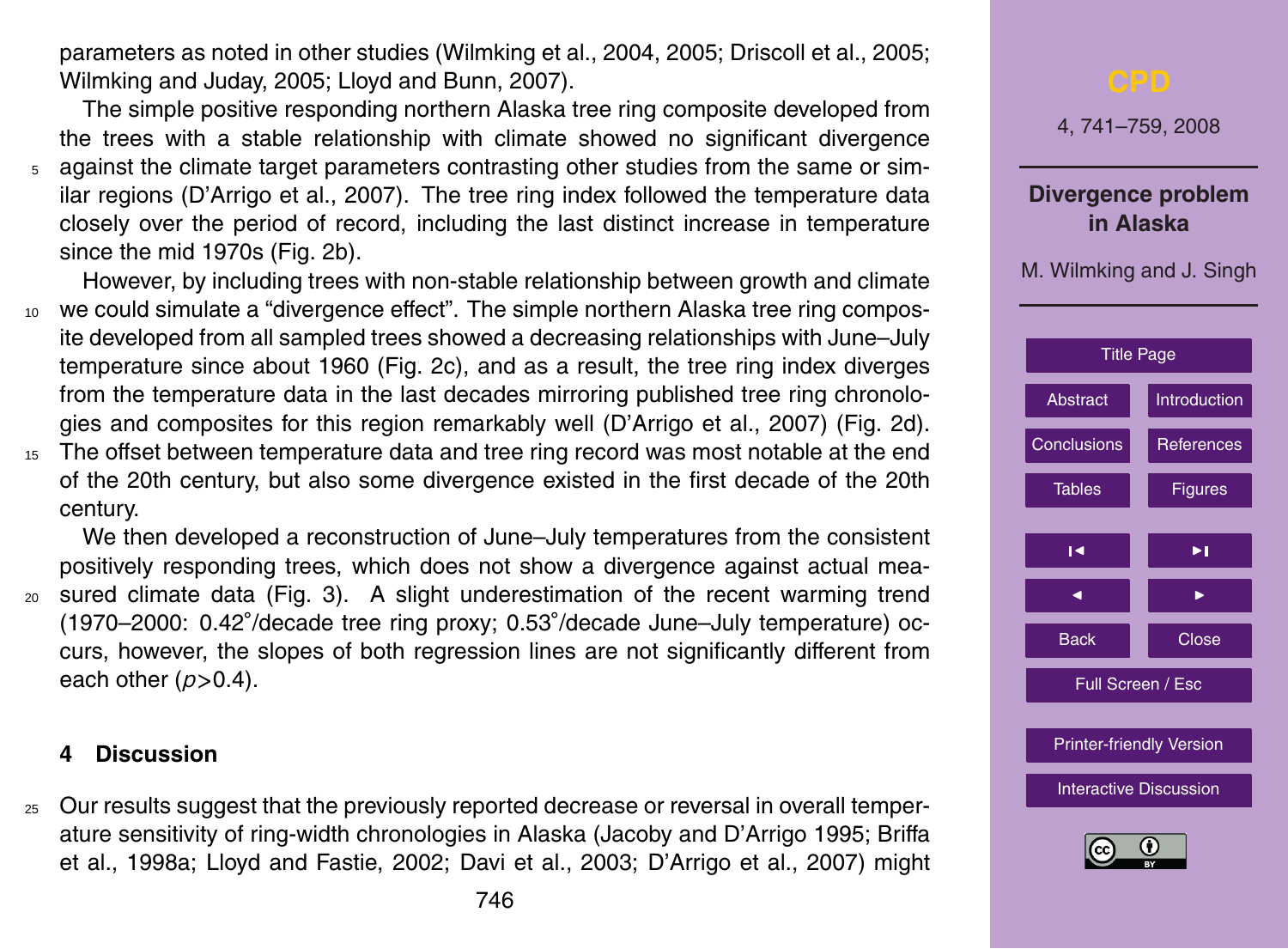have been to a large degree due to the inclusion of individual trees with a changing relationship of growth to climate. These trees might experience increasing stress due to a moisture deficit (Barber et al., 2000; Lloyd and Fastie, 2002; Wilmking et al., 2004), do not show a consistent relationship with one climate parameter and thus should 1) not <sup>5</sup> be included in chronologies with trees showing consistent climate-growth relationships

and 2) not be used for climate reconstruction.

However, even though the majority of trees in northern Alaska changed in climate sensitivity over time, it was possible to identify a sub-population of trees showing a consistent and significant relationship between growth and climate that reliably followed

- <sup>10</sup> the recent warming trend. Using only those trees it was possible to attempt a climate reconstruction, which showed no significant divergence at the regional scale. However, this approach (also called "cherry-picking"), has inherent pitfalls and drawbacks and can generally not be recommended for a climate reconstruction. On the one hand, the sample size necessary in this study to achieve enough replication through time, was <sup>15</sup> extremely large and on the other hand the question remains how reliable a climate
	- reconstruction is, which uses only 17% of a sample.

The method used to remove the age-related growth trend in the sampled trees (RCS in this study, traditional in other studies, e.g. Wilmking et al., 2004, 2005; Driscoll et al., 2005; Pisaric et al., 2007) seemed not to influence the occurrence of sub-population <sup>20</sup> behavior. While the detrending method cannot completely be ruled out as a contributor to the "divergence effect", it seems rather unlikely to be the main cause at these sites.

Our results also do not support any large-scale explanations, such as "global dimming" or an increase in UV-B radiation (D'Arrigo et al., 2007), since all trees at a particular site with no tree-to-tree competition should be affected by these phenomena <sup>25</sup> simultaneously and not only some individual trees (i.e. one sub-population). However,

particular environmental forcing mechanisms might be more effective on trees once they are stressed.

Extending this logic, our results also do not support the hypothesis that the use of differing temperature records (such as maximum/minimum versus averaged tempera-

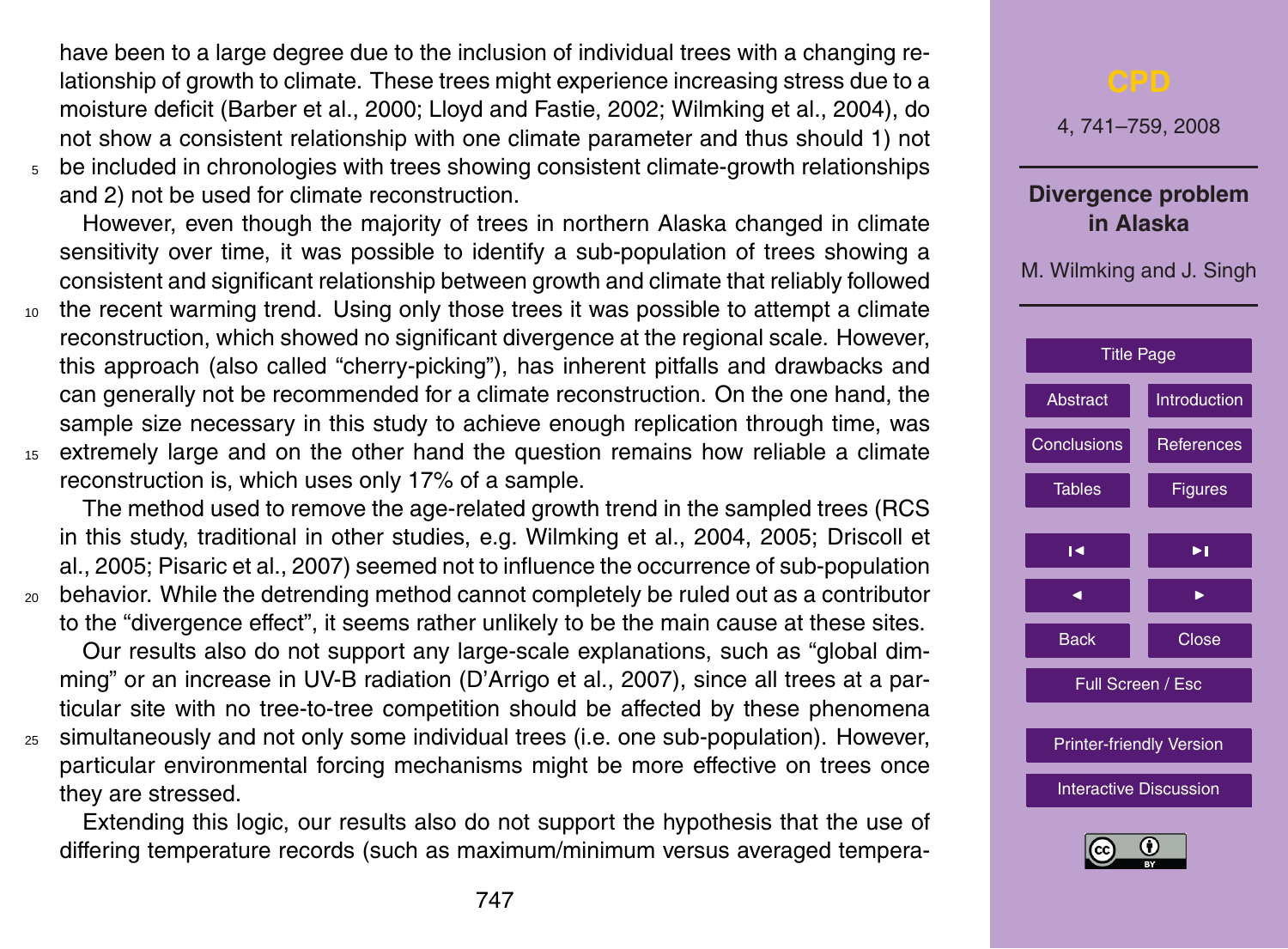tures as it might be the case in the southern Yukon Territories, Canada (Wilson and Luckman, 2003) or gridded versus local climate data) is the primary cause for the "divergence effect" in northern Alaska. In this case, a clear "divergence effect" should also exist between the climate reconstruction using only the sub-population of consistently <sup>5</sup> positive responding trees and the temperature record (averaged mean monthly temperatures), which is not evident from our results (Fig. 3). However, the slight (but not significant) underestimation of the recent warming trend by our reconstruction warrants further investigation.

Our results point mainly to one single reason for the occurrence of a divergence be-<sup>10</sup> tween tree growth and temperature data: Most sampled trees changed in climate sensitivity over time, in other words, a linear interpretation of the uniformitarian principle does not hold for the majority of the trees in our study. Instead, our results suggest that during times of rapid change in environmental conditions (e.g. warming) a simple ecological parameter (such as moisture stress, Barber et al., 2000) acting on most but not

- <sup>15</sup> all trees in a given site can lead to diverse growth trends and emergent sub-population behavior, where some trees still benefit from the changing conditions (probable future survivors) and remain sensitive to temperature. Other trees are not as adapted, will be increasingly impacted, e.g. become sensitive to moisture due to temperature-induced drought stress (Barber et al., 2000) and might finally perish. The underlying mechanism
- <sup>20</sup> for the "divergence problem" (D'Arrigo et al., 2007) thus might be, at least in northern Alaska, the ecological adaptation of a species to rapidly changing climate conditions.

The observed divergence in the first decade of the 20th century (Fig. 2d) is most probably due to the climate record at these sites at that time. Here we used gridded climate data, which is based on topographic modeling of the interpolation between cli-

<sup>25</sup> mate stations. However, in the early part of the 20th century, no climate records exist from central or northern Alaska (Fairbanks starts in 1906) and as such the gridded climate data set might be quite unreliable during these early time periods. However, during the end of the 20th century climate records are of high standard and the divergence observed during that time period is more likely not the result of the climate data

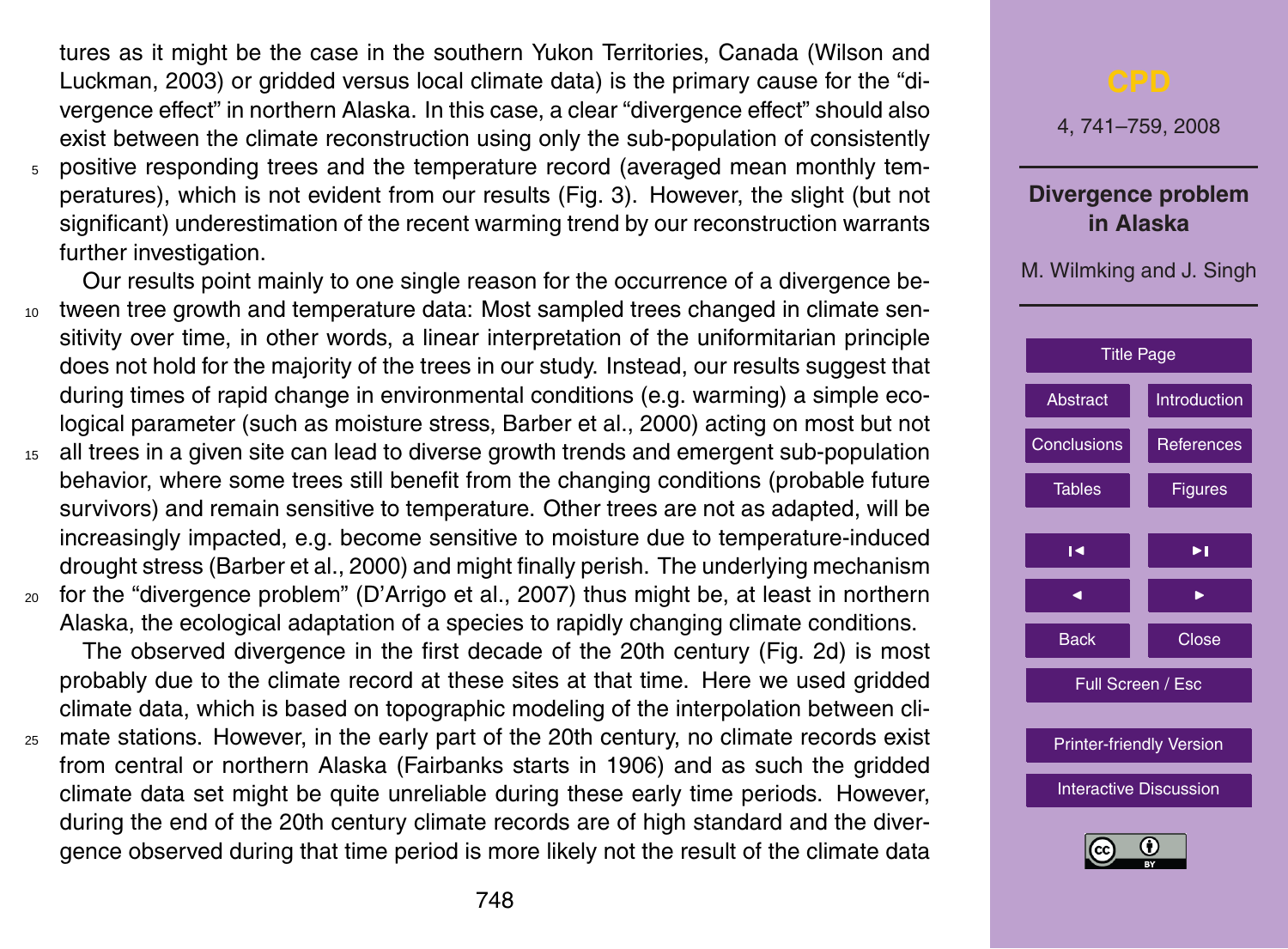but the tree ring data underlying the climate reconstructions.

The divergence at the end of the 20th century observed in some climate reconstructions might be the result of a chronology building process without taking into account the stability of each individual tree's growth response to climate over time,

- <sup>5</sup> resulting in chronologies with mixed consistently temperature sensitive and recently non-temperature sensitive trees. The inclusion of trees with non-stable climate-growth relationships into a chronology with trees showing a consistent climate-growth relationship will dampen or even obscure the climate sensitivity of the chronology. The results of any correlation analysis between this chronology and climate (or other factors) are <sup>10</sup> thus misleading, because different climate factors are differentially impacting individual
- members of the chronology.

Standard dendro-climatological techniques to assure a common signal in chronologies are usually calculated over a longer time period (e.g. Expressed population signal (EPS), r-bar) and thus might not capture recent changes in driving factors such as de-

- <sup>15</sup> veloping moisture stress in some trees, or, if most or all trees are impacted, fail to recognize an ecological change in climate predictor. The techniques used for chronology development and quality control should thus be adapted to rapidly changing climate parameters, and include, for example, a standard test of each tree's reaction to climate over time. These tests should also be extended to the widely used International
- <sup>20</sup> Tree Ring Data Bank (ITRDB). Many investigators use this publicly available archive for tree ring data. However, at the moment, the quality control features of the ITRDB do not detect emergent sub-population behavior (e.g. Alaskan data sets from Wilmking et al., 2004; B. Bauer, personal communication, 2006), probably because the time period with sub-population behavior is short in relationship to the length of the record.
- <sup>25</sup> In addition, specific site information of data archived in the ITRDB is often missing and as such, it is very difficult to impossible to examine the ecological mechanisms of the observed change in climate sensitivity over time, which might be due to microsite and microclimate differences, stand level dynamics such as "infilling", or disturbance such as insect infestation, fire, or grazing. We thus recommend further expanding

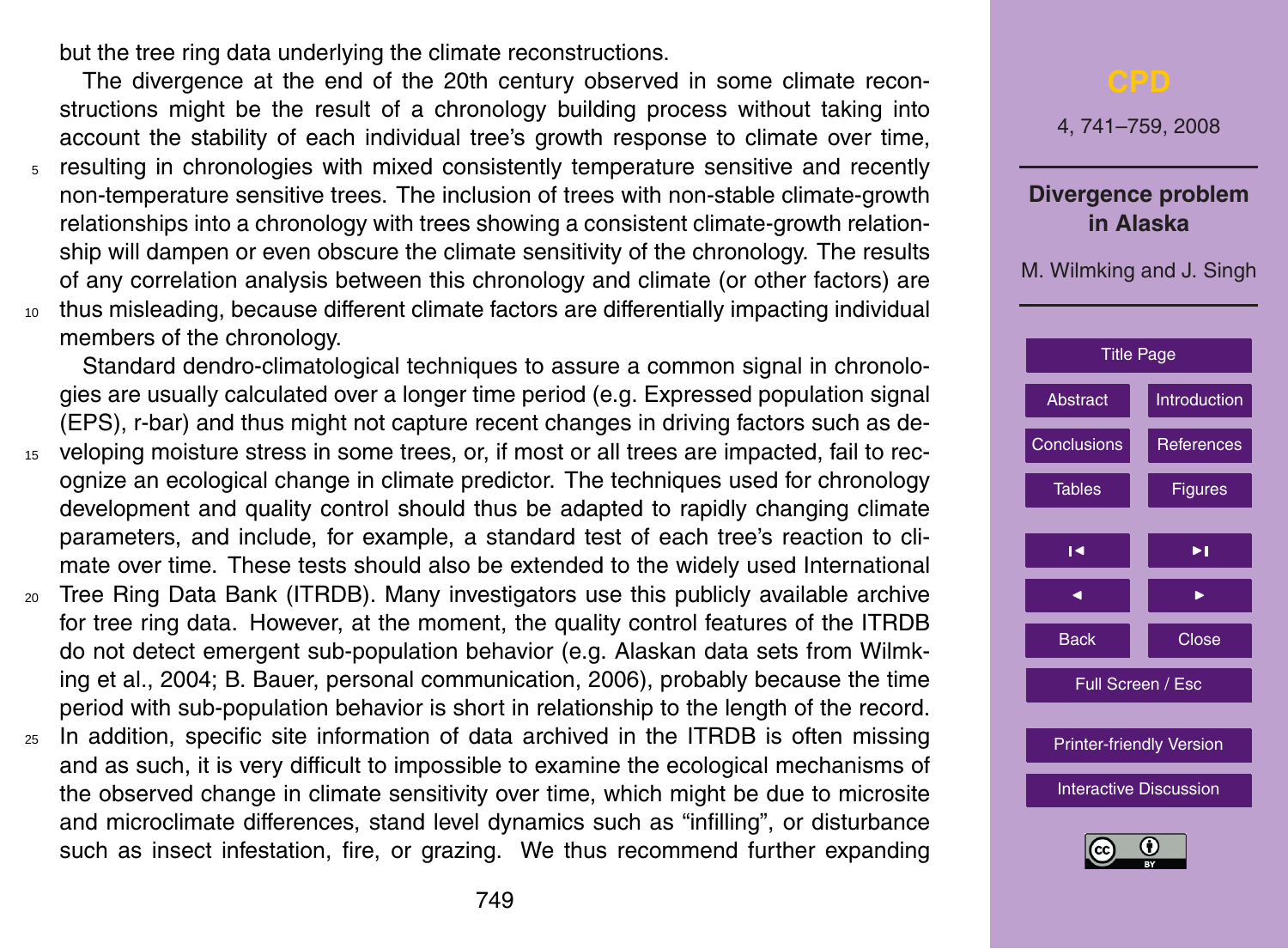<span id="page-9-0"></span>the database of the ITRDB to include detailed site and stand history descriptions and caution against the indiscriminate use of data downloaded from the ITRDB.

#### **5 Conclusions**

The so-called "divergence effect" questions the reliability of tree ring chronologies to <sup>5</sup> accurately reconstruct past climate variability. Here we show that even though the majority of sampled trees in northern Alaska have unstable climate-growth relationships, careful selection of individual trees (not chronologies) revealed a subset with a consistently significant positive relationship with climate over time. Using this subset, the "divergence effect" at Alaska's northern treeline could be eliminated indicating that the <sup>10</sup> mechanisms behind the "divergence effect" probably lie at the individual tree and not the chronology level.

It remains important to note that even though we sampled at classic locations for temperature reconstructions, the vast majority (83%) of our sample did not adhere to the linear interpretation of the "uniformitarian principle" in dendro-climatology and that <sup>15</sup> the validity of a climate reconstruction using only a fraction of the sample remains questionable. This calls for concerted efforts to adapt the methods of climate reconstruction to include non-linear relationships between proxy (e.g. trees) and climate parameter (e.g. D'Arrigo et al., 2004).

The existence of a subset of trees with consistently positive climate-growth relation-<sup>20</sup> ships within the majority of trees with changing climate growth relationships argues against any radiative explanations, such as "global dimming" or an increase in UV-B radiation as the main causes of the "divergence effect" in northern Alaska, since the impact should be evident in all trees and not just some trees at a site. Also, our results do not support the hypothesis that the use of differing temperature variables is the <sup>25</sup> main cause for the "divergence effect" in northern Alaska. Instead, our results indicate that rapid climate warming might lead to a break-down of the consistent climate-growth relationship in large parts of the tree population and that only some parts of the popu-

4, 741–759, 2008 **Divergence problem in Alaska** M. Wilmking and J. Singh [Title Page](#page-0-0) [Abstract](#page-1-0) **[Introduction](#page-1-0)** Conclusions **[References](#page-11-0)** [Tables](#page-14-0) **[Figures](#page-16-0)**  $\overline{\phantom{a}}$  $\overline{\phantom{a}}$ Back **N** Close Full Screen / Esc [Printer-friendly Version](http://www.clim-past-discuss.net/4/741/2008/cpd-4-741-2008-print.pdf) [Interactive Discussion](http://www.clim-past-discuss.net/4/741/2008/cpd-4-741-2008-discussion.html)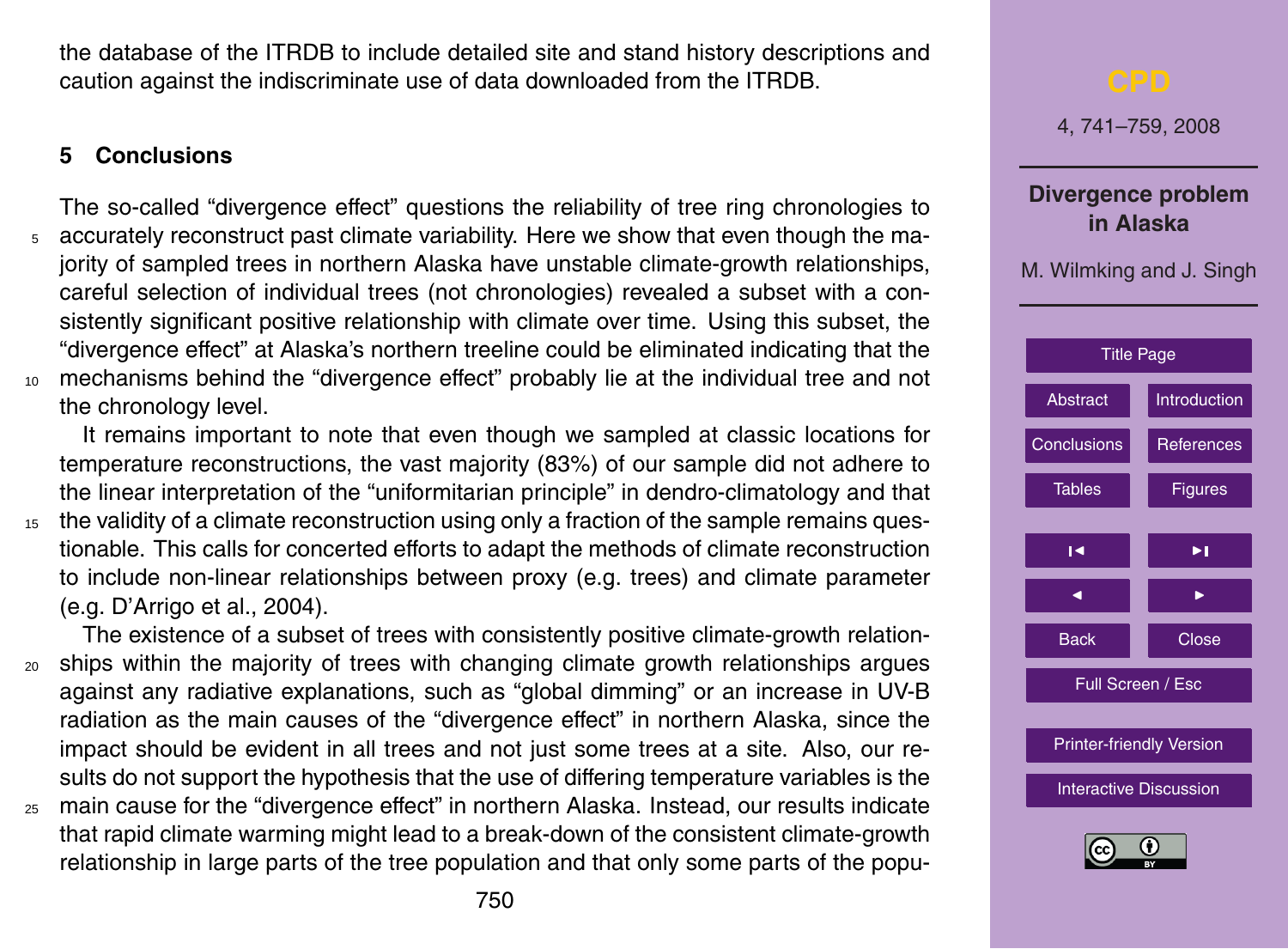lation are able to take full advantage of the new conditions. The observed "divergence effect" in a climate reconstruction might then be due to the mixture of trees with stable and non-stable climate growth relationships in the analysis. Trees with stable-climate growth relationship from the same sites do not show a divergence at the regional scale

- <sup>5</sup> (at least in northern Alaska). The question remains however, why hemispheric scale temperature reconstructions developed from chronologies which show no "divergence effect" at the local or regional scale, show a "divergence effect" at the hemispheric scale (Wilson et al., 2007). We hypothesize that by careful selection of individual trees (not chronologies) which show a consistent relationship between growth and climate
- <sup>10</sup> parameter, this divergence might be further reduced on all spatial scales.

*Acknowledgements.* This study was funded by a Sofja Kovalevskaja Research Award from the Alexander von Humboldt Foundation and the German Ministry for Education and Research (BMBF). We thank Rosanne D'Arrigo for comments on an earlier draft, Yongxiang Zhang for some editorial and Lars Kutzbach for some statistical help, as well as the anonymous reviewers

for their insights, which strengthened the manuscript considerably?

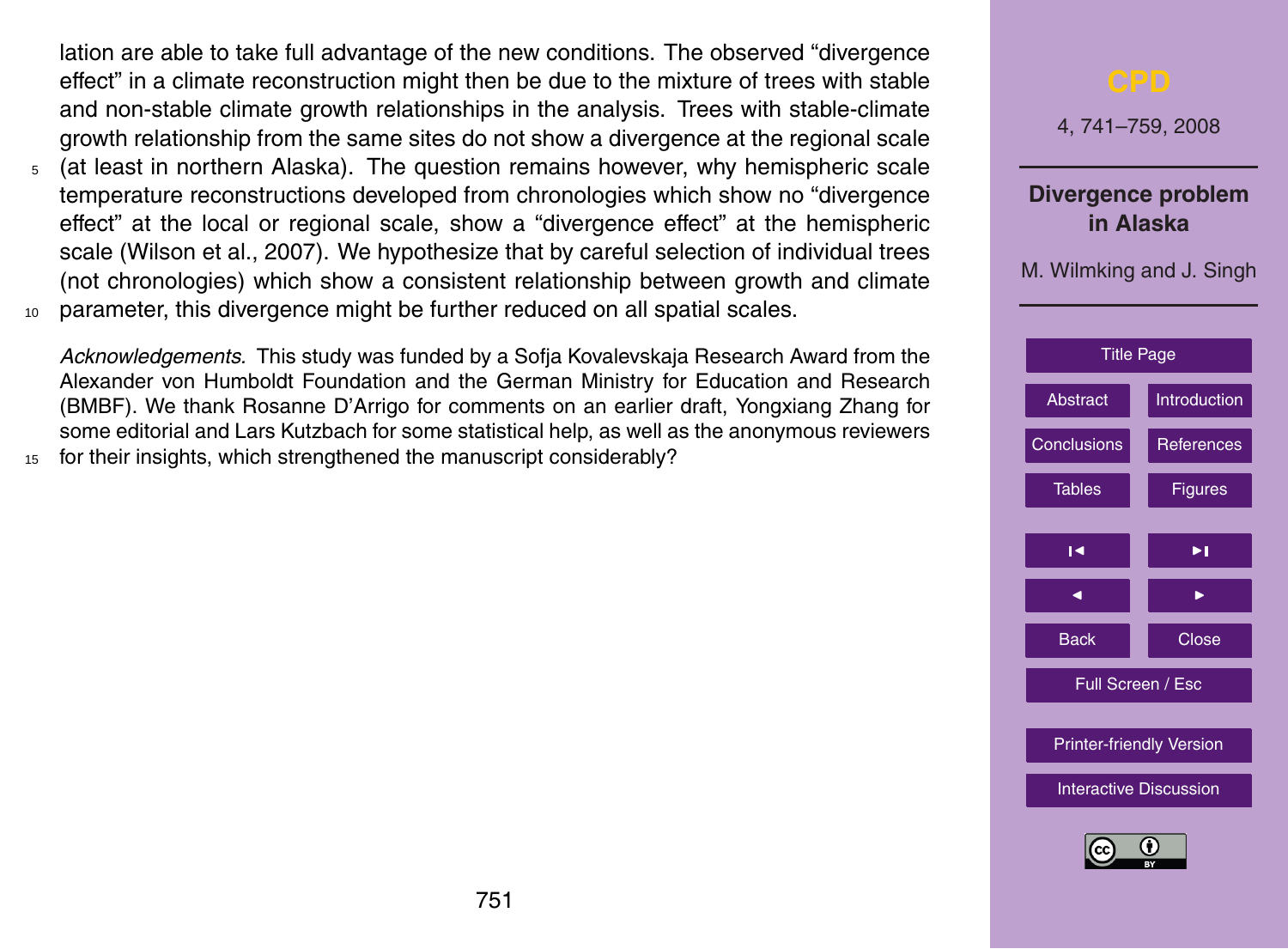#### <span id="page-11-0"></span>**References**

- Barber, V., Juday, G. P., and Finney, B.: Reduced growth of Alaska white spruce in the twentieth century from temperature-induced drought stress, Nature, 405, 668–672, 2000.
- Biondi, F. and Waikul, K.: DENDROCLIM2002: a C++ program for statistical calibration of <sup>5</sup> climate signals in tree-ring chronologies, Computers and Geosciences, 30, 303–311, 2004.
	- Briffa, K. R., Jones, P. D., Bartholin, T. S., et al.: Fennoscandian summers from A.D. 500: temperature changes on short and long timescales, Clim. Dynam., 7, 111–119, 1992.
	- Briffa, K. R., Schweingruber, F. H., Jones, P. D., and Osborn, T.: Reduced sensitivity of recent tree growth to temperature at high northern latitudes, Nature, 391, 678–682, 1998a.
- <sup>10</sup> Briffa, K. R., Schweingruber, F. H., Jones, P. D., et al.: Trees tell of past climates: but are they speaking less clearly today?, Philosophical Transactions of the Royal Society of London B, 353, 65–73, 1998b.
	- Briffa, K. R., Osborn, T. J., and Schweingruber, F. H.: Large-scale temperature inferences from tree rings: a review, Global Planet. Change, 40, 11–26, 2004.
- <sup>15</sup> Bunn, A. G., Goetz, S. J., Kimball, J. S., and Zhang, K.: Northern high latitude ecosystems respond to recent climate change, Eos, 88, 333–335, 2007.
	- Cook, E. R., Esper, J., and D'Arrigo, R. D.: Extra-tropical Northern Hemisphere land temperature variability over the past 1000 years, Quaternary Sci. Rev., 23, 2063–2074, 2004.
	- D'Arrigo, R. D., Kaufmann, R. K., Davi, N., Jacoby, G., Laskowski, C., Mynemi, R. B., and
- <sup>20</sup> Cherubini, P.: Threshold for warming-induced decline at elevational tree-line in the Yukon Territory, Canada, Global Biochem. Cy., 18, GB3021, doi:10.1029/2004GB002249, 2004.
	- D'Arrigo, R. D., Wilson, R., and Jacoby, G.: On the long-term context for late twentieth century warming, J. Geophys. Res., 111, D03103, doi:10.1029/2005JD006352, 2006.
	- D'Arrigo, R. D., Wilson, R., Liepert, B., and Cherubini P.: On the 'Divergence Problem' in
- <sup>25</sup> Northern Forests: A review of the tree-ring evidence and possible causes, Global Planet. Change, doi:10.1016/j.gloplacha.2007.03.004, 2007.
	- Davi, N., Jacoby, G., and Wiles, G.: Boreal temperature variability inferred from maximum latewood density and tree-ring width data, Wrangell Mt. region, Alaska, Quaternary Res., 60, 252–262, 2003.
- <sup>30</sup> Driscoll, W., Wiles, G., D'Arrigo, R. D., and Wilmking, M.: Divergent tree growth response to recent climatic warming, Lake Clark National Park and Preserve, Alaska, Geophys. Res. Lett., 32, L20703, doi:10.1029/2005GL024258, 2005.

| ${\sf CPD}$                                                 |                     |  |  |  |  |
|-------------------------------------------------------------|---------------------|--|--|--|--|
| 4, 741-759, 2008                                            |                     |  |  |  |  |
| Divergence problem<br>in Alaska<br>M. Wilmking and J. Singh |                     |  |  |  |  |
| <b>Title Page</b>                                           |                     |  |  |  |  |
| Abstract                                                    | <b>Introduction</b> |  |  |  |  |
| Conclusions                                                 | <b>References</b>   |  |  |  |  |
| <b>Tables</b>                                               | <b>Figures</b>      |  |  |  |  |
| I٩                                                          | ▶∣                  |  |  |  |  |
| ◀                                                           | ▶                   |  |  |  |  |
| <b>Back</b>                                                 | <b>Close</b>        |  |  |  |  |
|                                                             | Full Screen / Esc   |  |  |  |  |
| <b>Printer-friendly Version</b>                             |                     |  |  |  |  |
| <b>Interactive Discussion</b>                               |                     |  |  |  |  |
| $\overline{r}$<br>(c <sub>c</sub> )                         |                     |  |  |  |  |

 $RY$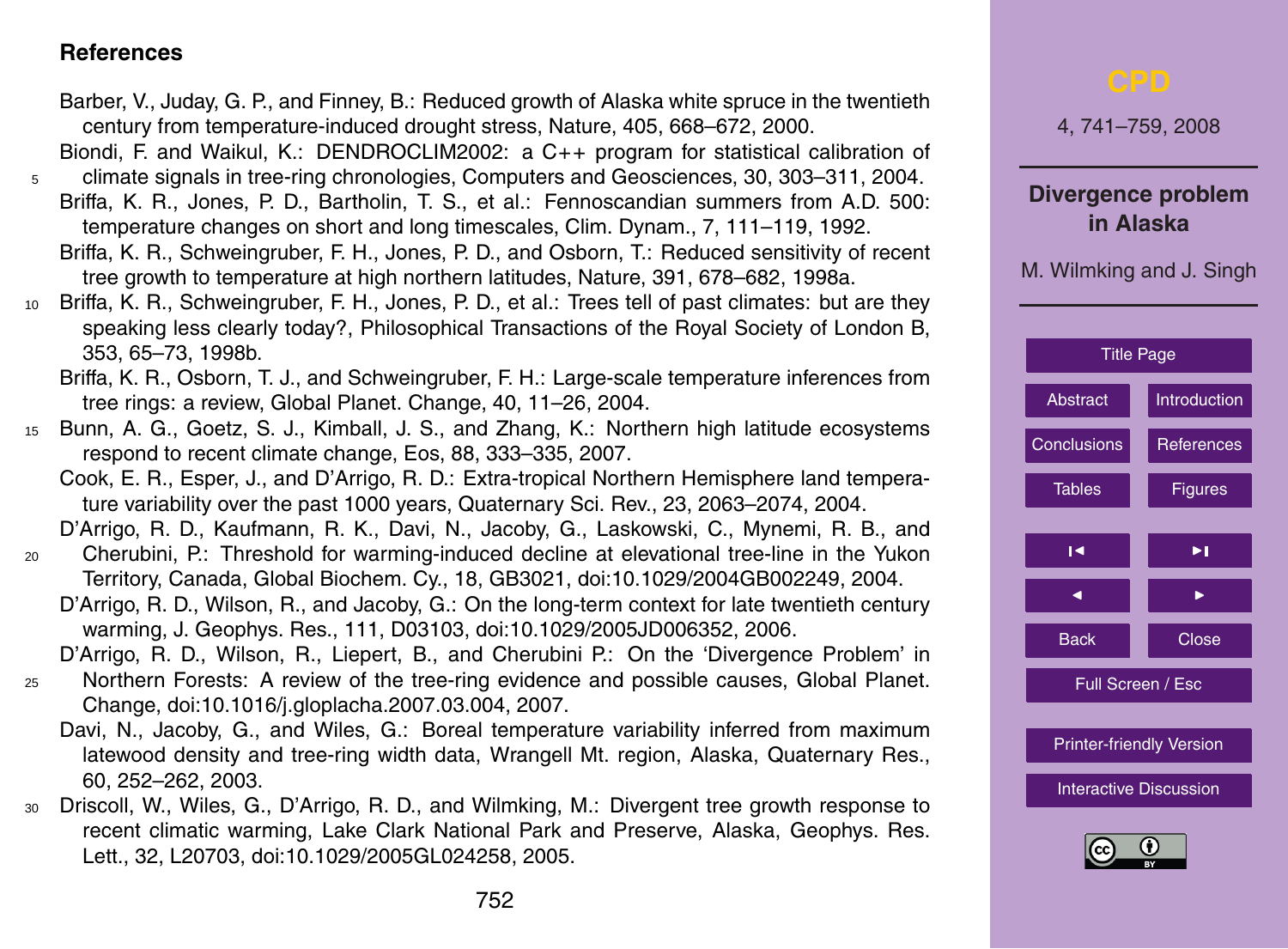- Esper, J., Cook, E., and Schweingruber, F. H.: Low-frequency signals in long tree-ring chronologies for reconstructing past temperature variability, Science, 295, 2250–2253, 2002.
- Fritts, H. C.: Tree Rings and Climate. Academic Press, London, 567 pp, 1976.
- Goetz, S. J., Bunn, A. G., Fiske, G. J., and Houghton, R. A.: Satellite observed photosynthetic <sup>5</sup> trends across boreal North America associated with climate and fire disturbance, Proceedings of the National Academy of Sciences, 103(38), 13 521–13 525, 2005.
	- Jacoby, G. and D'Arrigo, R. D.: Tree-ring width and density evidence of climatic and potential forest change in Alaska, Global Biogeochem. Cy., 9, 227–234, 1995.
	- Jacoby, G., Lovelius, N., Shumilov, O., Raspopov, O., Kurbainov, J., and Frank, D.: Long-term
- <sup>10</sup> temperature trends and tree growth in the Taymir region of northern Siberia, Quaternary Res., 53, 312–318, 2000.
	- Lloyd, A. and Fastie, C.: Spatial and temporal variability in the growth and climate response of treeline trees in Alaska, Climatic Change, 52, 481–509, 2002.
- McBean, G., Alekssev, G. V., Chen, D., et al.: Arctic climate: past and present, in: Arctic <sup>15</sup> Climate Impact Assessment. Cambridge, UK, Cambridge University Press, 21–60, 2005.
	- Mitchell, T. and Jones, P. D.: An improved method of constructing a database of monthly climate observations and associated high-resolution grids, Int. J. Climatol., 25, 693–712, doi:10.1002/joc.1181, 2005.

NRC National Research Council: Report on Surface Temperature Reconstructions for the Last <sup>20</sup> 2000 Years, [http://nationalacademies.org,](http://nationalacademies.org) 22 June 2006.

Pisaric, M., Carey, S., Kokelj, S., and Youngblut, D.: Anomalous 20th century tree growth, MackenzieDelta, Northwest Territories, Canada, Geophys. Res. Lett., 34, L05714, doi:10.1029/2006GL029139, 2007.

Wilmking, M., Juday, G. P., Barber, V. A., and Zald, H. S.: Recent climate warming forces con-

- <sup>25</sup> trasting growth responses of white spruce at treeline in Alaska through temperature thresholds, Global Change Biol., 10, 1724–1736, 2004.
	- Wilmking, M. and Juday, G. P.: Longitudinal variation of radial growth at Alaska's northern treeline – recent changes and possible scenarios for the 21st century, Global Planet. Change, doi:10.1016/j.gloplacha.2004.10.017, 2005.
- <sup>30</sup> Wilmking, M., D'Arrigo, R. D., Jacoby, G., and Juday, G. P.: Divergent growth responses in circumpolar boreal forests, Geophys. Res. Lett., 32, L15715, doi:10.1029/2005GL023331, 2005.

Wilmking, M., Harden, J., and Tape, K.: Effect of tree line advance on carbon storage in NW

| <b>CPD</b>                                                  |                     |  |  |  |
|-------------------------------------------------------------|---------------------|--|--|--|
| 4, 741-759, 2008                                            |                     |  |  |  |
| Divergence problem<br>in Alaska<br>M. Wilmking and J. Singh |                     |  |  |  |
| <b>Title Page</b>                                           |                     |  |  |  |
| Abstract                                                    | <b>Introduction</b> |  |  |  |
| <b>Conclusions</b>                                          | References          |  |  |  |
| <b>Tables</b>                                               | <b>Figures</b>      |  |  |  |
| K                                                           | ▶∣                  |  |  |  |
|                                                             |                     |  |  |  |
| <b>Back</b>                                                 | Close               |  |  |  |
| Full Screen / Esc                                           |                     |  |  |  |
| <b>Printer-friendly Version</b>                             |                     |  |  |  |
| <b>Interactive Discussion</b>                               |                     |  |  |  |
| Ē                                                           |                     |  |  |  |

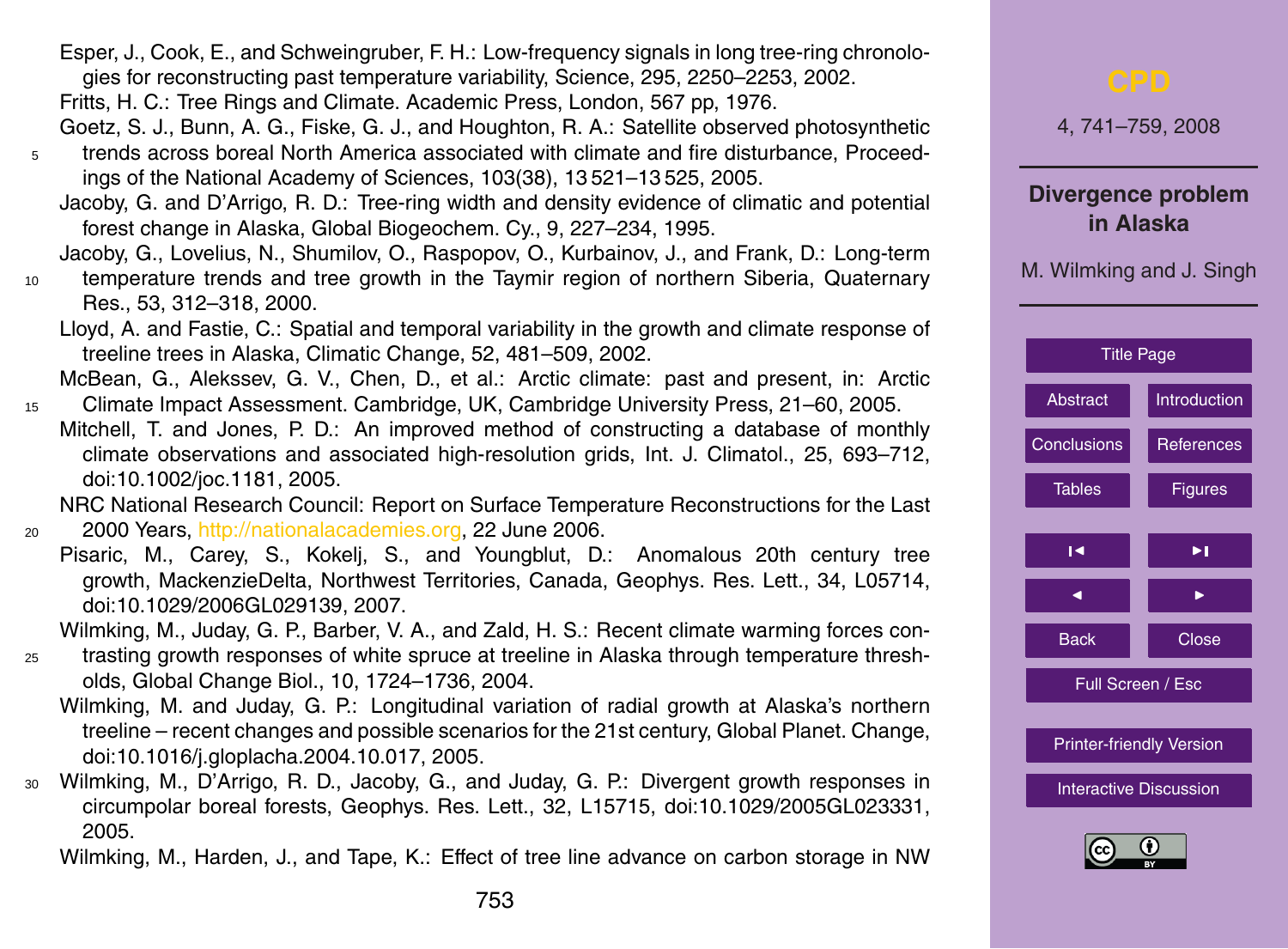Alaska, J. Geophys. Res., 111, G02023, doi:10.1029/2005JG000074, 2006.

- Wilson, R. J. S. and Luckman B. H.: Dendroclimatic reconstruction of maximum summer Temperatures from upper treeline sites in Interior British Columbia, Canada, Holocene, 13, 853– 863, 2003.
- <sup>5</sup> Wilson, R. and Elling, W.: Temporal instability in tree-growth/climate response in the Lower Bavarian Forest region: implications for dendroclimatic reconstruction, Trees: Structure and Function, 18, 19–28, 2004.
- Wilson, R., D'Arrigo, R. D., and Buckley, B.: A matter of divergence: Tracking recent warming at hemispheric scales using tree ring data, J. Geophys. Res., 112, D17103, <sup>10</sup> doi:10.1029/2006JD008318, 2007.

4, 741–759, 2008 **Divergence problem in Alaska** M. Wilmking and J. Singh [Title Page](#page-0-0) [Abstract](#page-1-0) [Introduction](#page-1-0) [Conclusions](#page-9-0) **[References](#page-11-0)** [Tables](#page-14-0) **[Figures](#page-16-0)**  $\overline{\phantom{a}}$  $\overline{\phantom{a}}$ Back **N** Close Full Screen / Esc [Printer-friendly Version](http://www.clim-past-discuss.net/4/741/2008/cpd-4-741-2008-print.pdf) [Interactive Discussion](http://www.clim-past-discuss.net/4/741/2008/cpd-4-741-2008-discussion.html)

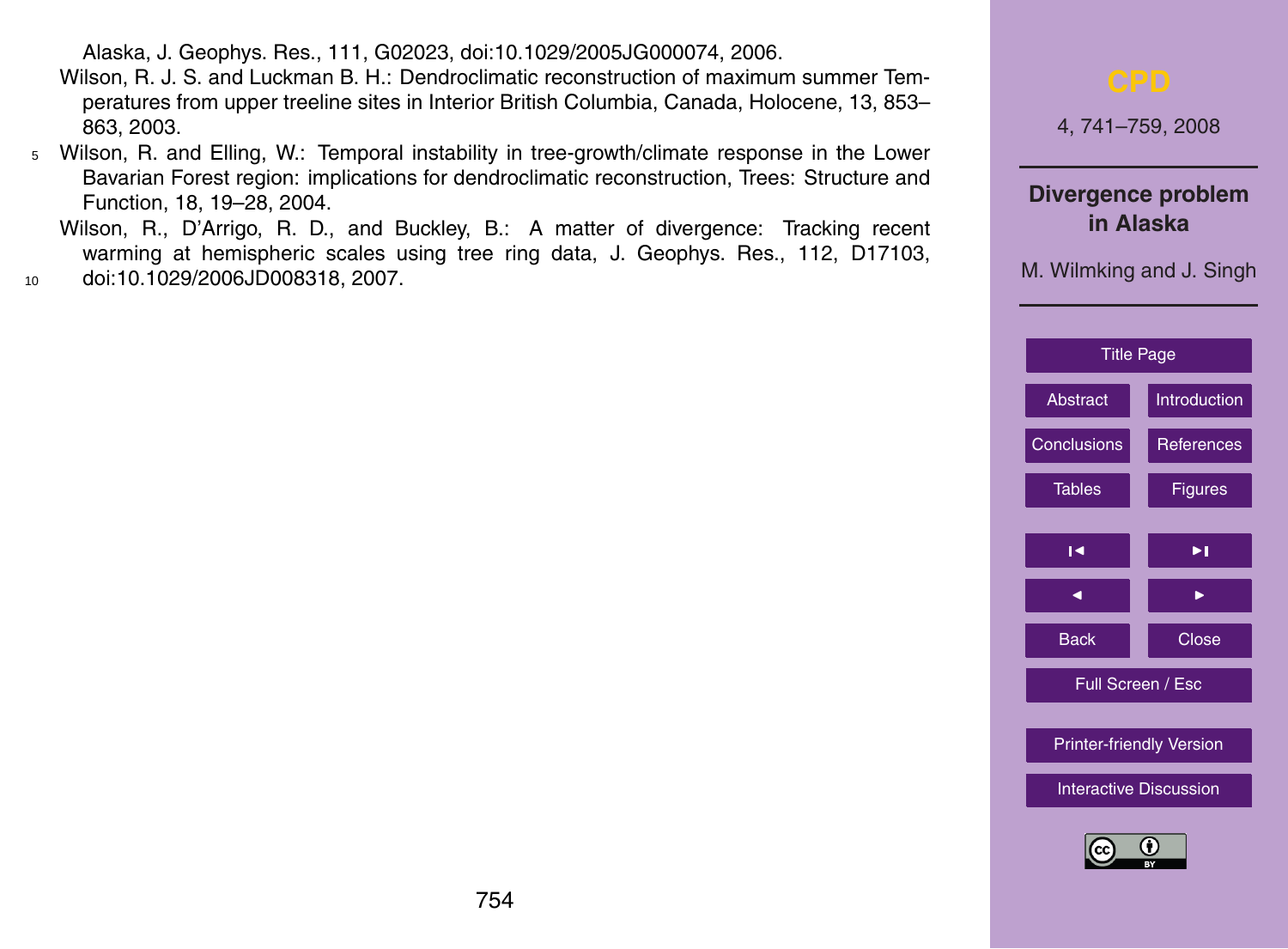4, 741–759, 2008

### **Divergence problem in Alaska**

M. Wilmking and J. Singh

| <b>Title Page</b>               |              |  |  |  |
|---------------------------------|--------------|--|--|--|
| Abstract                        | Introduction |  |  |  |
| <b>Conclusions</b>              | References   |  |  |  |
| <b>Tables</b>                   | Figures      |  |  |  |
|                                 |              |  |  |  |
| ю                               | ы            |  |  |  |
| ◀                               |              |  |  |  |
| <b>Back</b>                     | Close        |  |  |  |
| Full Screen / Esc               |              |  |  |  |
|                                 |              |  |  |  |
| <b>Printer-friendly Version</b> |              |  |  |  |
| <b>Interactive Discussion</b>   |              |  |  |  |
|                                 |              |  |  |  |



<span id="page-14-0"></span>**Table 1.** Cross correlation (1901–2000) of the seven RCS chronologies used to build the regional chronology. All correlations are highly significant, *p<*0.0001, indicating a common factor influencing growth.

|             | <b>BRFR</b> | BRNC. | BRNF BRSJ BRHF |      |      | KGF1 |
|-------------|-------------|-------|----------------|------|------|------|
| <b>BRCL</b> | 0.59        | 0.80  | 0.69           | 0.58 | 0.86 | 0.79 |
| <b>BRFR</b> |             | 0.59  | 0.62           | 0.54 | 0.59 | 0.58 |
| <b>BRNC</b> |             |       | 0.68           | 0.65 | 0.87 | 0.60 |
| <b>BRNF</b> |             |       |                | 0.63 | 0.69 | 0.47 |
| <b>BRSJ</b> |             |       |                |      | 0.57 | 0.42 |
| <b>BRHF</b> |             |       |                |      |      | 0.71 |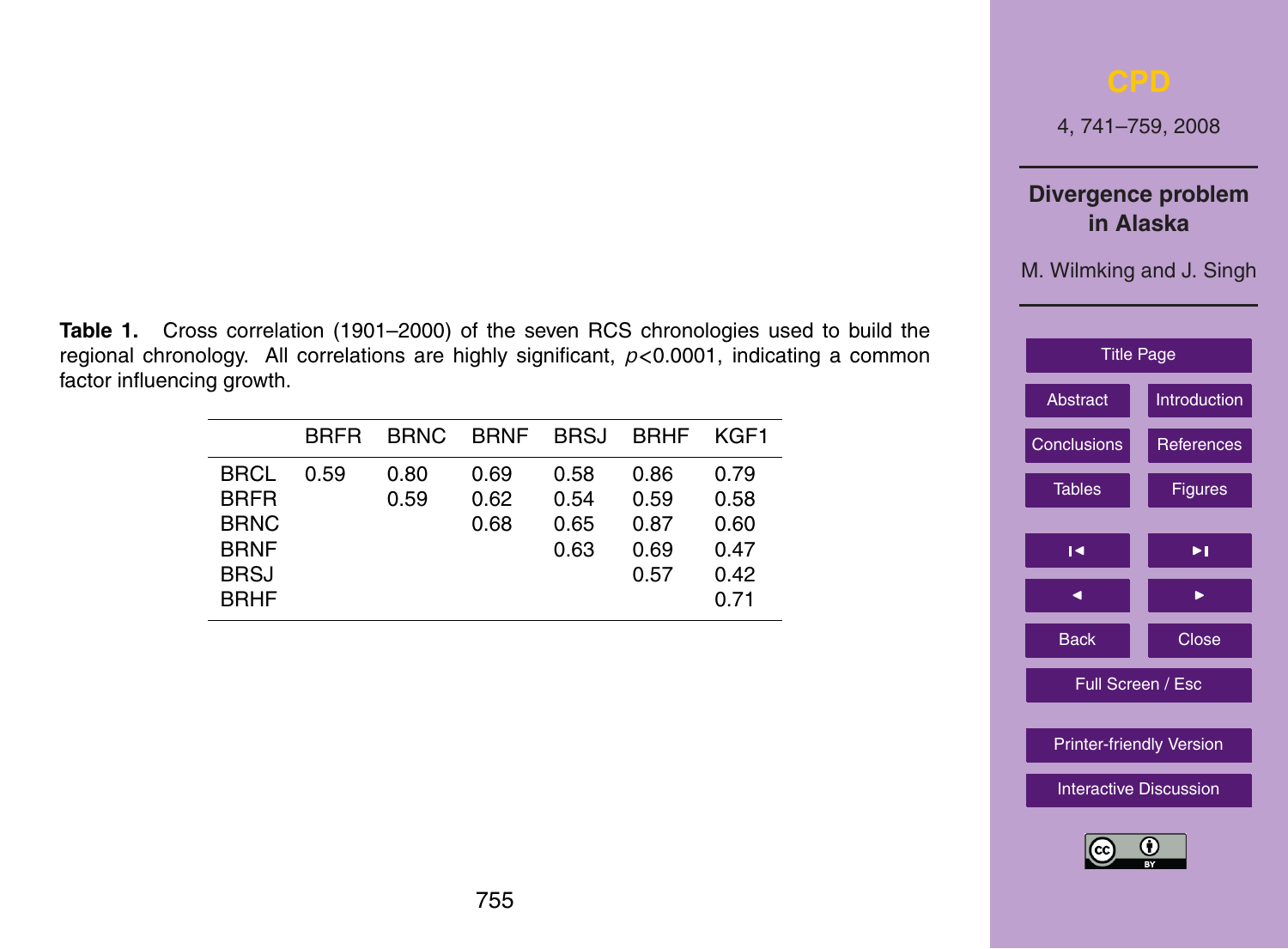4, 741–759, 2008

### **Divergence problem in Alaska**

M. Wilmking and J. Singh

| <b>Title Page</b>               |                     |  |  |  |  |
|---------------------------------|---------------------|--|--|--|--|
| Abstract                        | <b>Introduction</b> |  |  |  |  |
| <b>Conclusions</b>              | <b>References</b>   |  |  |  |  |
| <b>Tables</b>                   | Figures             |  |  |  |  |
| ы                               | ы                   |  |  |  |  |
|                                 |                     |  |  |  |  |
| ◀                               | ▶                   |  |  |  |  |
| <b>Back</b>                     | Close               |  |  |  |  |
| Full Screen / Esc               |                     |  |  |  |  |
| <b>Printer-friendly Version</b> |                     |  |  |  |  |
| <b>Interactive Discussion</b>   |                     |  |  |  |  |
| (c <sub>c</sub> )               |                     |  |  |  |  |

**Table 2.** Calibration-vertification statistics obtained in principal component regression analysis.

| Calibration                                                   |                                 |                                                               | Verification                                     |                                             |                                      |                                              |                                 |
|---------------------------------------------------------------|---------------------------------|---------------------------------------------------------------|--------------------------------------------------|---------------------------------------------|--------------------------------------|----------------------------------------------|---------------------------------|
| Period                                                        | $R^2_\mathsf{adi}$              | F value                                                       | Period                                           | R                                           | T value                              | sign test                                    | <b>RE</b>                       |
| 1901-1950<br>1951-2000<br>1901-1965<br>1966-2000<br>1901-2000 | 30%<br>31%<br>19%<br>33%<br>32% | $21.9***$<br>$22.9***$<br>$16.0***$<br>$15.9***$<br>$47.5***$ | 1951-2000<br>1901-1950<br>1966-2000<br>1901-1965 | $0.57**$<br>$0.56**$<br>$0.57**$<br>$0.45*$ | $5.0*$<br>$3.8*$<br>$5.2*$<br>$3.0*$ | $50/34*$<br>$50/32*$<br>$35/30*$<br>$65/54*$ | $-0.40$<br>0.40<br>0.32<br>0.44 |

 $R^2_{\rm adj.}$  is captured variance adjusted for degrees of freedom; r is spearman correlation coefficient; RE is the reduction of error (details given in Fritts, 1976). \* *p<*0.05, \*\* *p<*0.01,\*\*\* *p<*0.0001.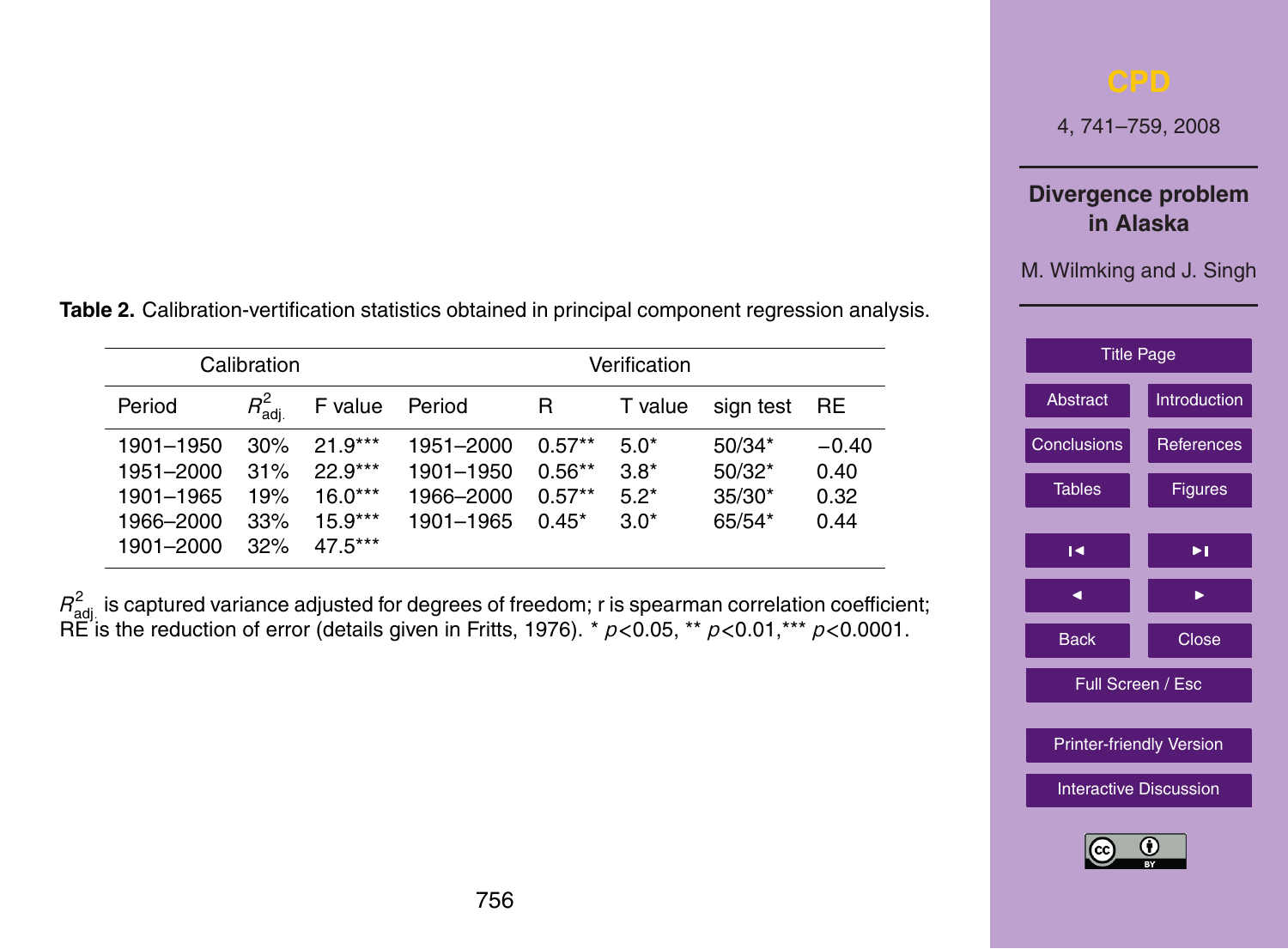## <span id="page-16-0"></span>N 68° **The Contract Contract** 64 140'  $160^\circ$ 150° C Dog. .. 200 aux

**Fig. 1.** Map of site locations in the Brooks Range, northern Alaska. From west to east, in brackets ITRDB contribution number: Kugururok River Forest I (KGF1, new site), Hunt Fork (ak052), Chimney Lake and North Fork (ak48 and ak49), Nutirwik Creek (ak50 and ak51), Sheenjek River (ak53), Firth River (ak047).



4, 741–759, 2008

#### **Divergence problem in Alaska**

M. Wilmking and J. Singh

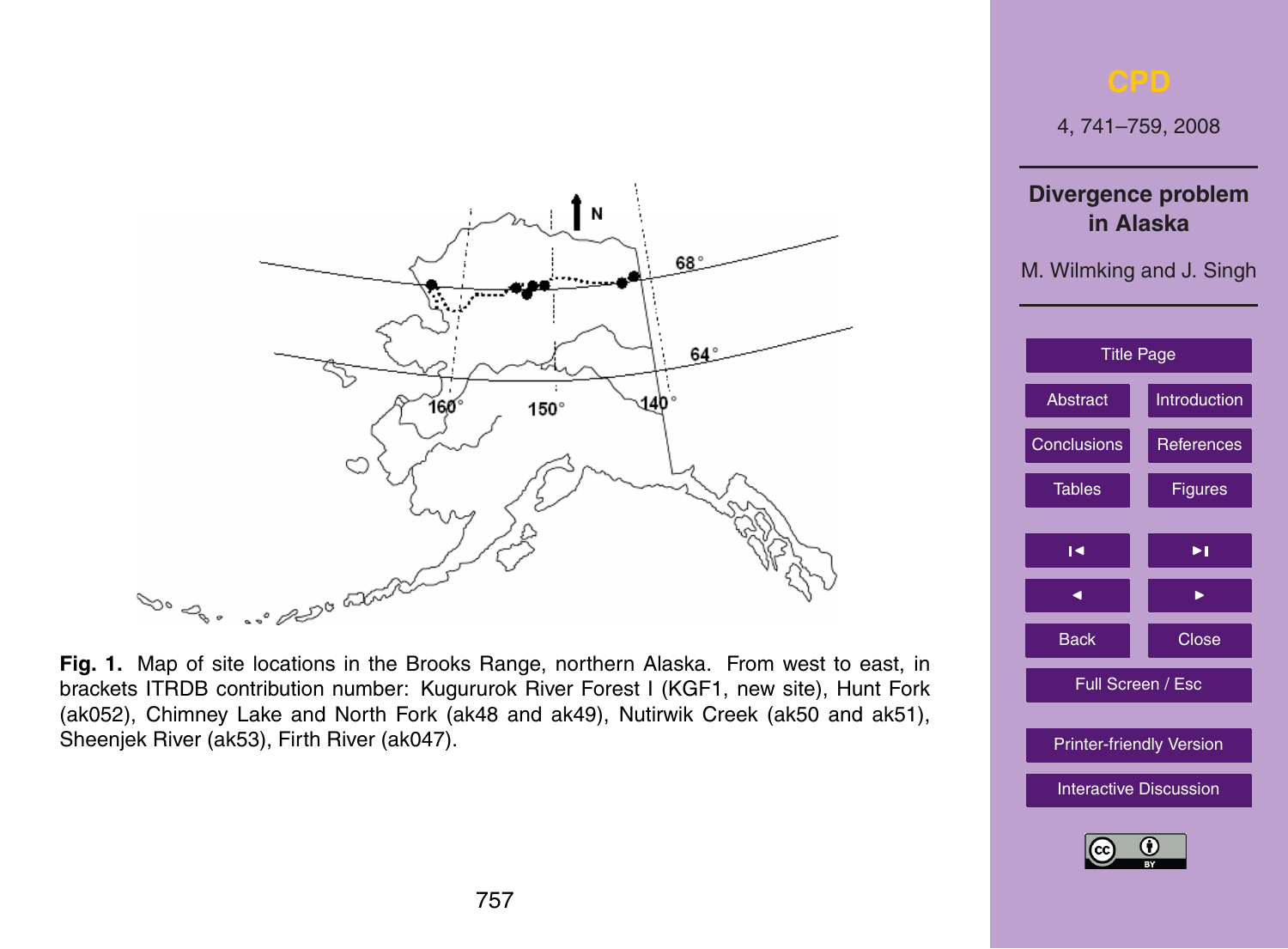

 $H_{\rm eff}$  table 2: Please substitute the current header with "Calibration-verification-verification-verification" statistics

**Fig. 2.** 31 year running correlation (**A** and **C**, correlation coefficient on y-axis) and comparison between northern Alaska mean tree ring composite (RCS detrended, thick line) and actual June–July mean temperatures (thin line) for the Brooks Range CRU data set (**B** and **D**, temperature in ◦C on left and mean ring width index on right y-axis). Horizontal line in (A) and (C) is 95% significance cut-off. (A), (B): Only trees used with stable relationships with climate, (C), (D): All sampled trees used. No divergence exists when using only trees with stable climategrowth relationships (B).

4, 741–759, 2008

**Divergence problem in Alaska**

M. Wilmking and J. Singh